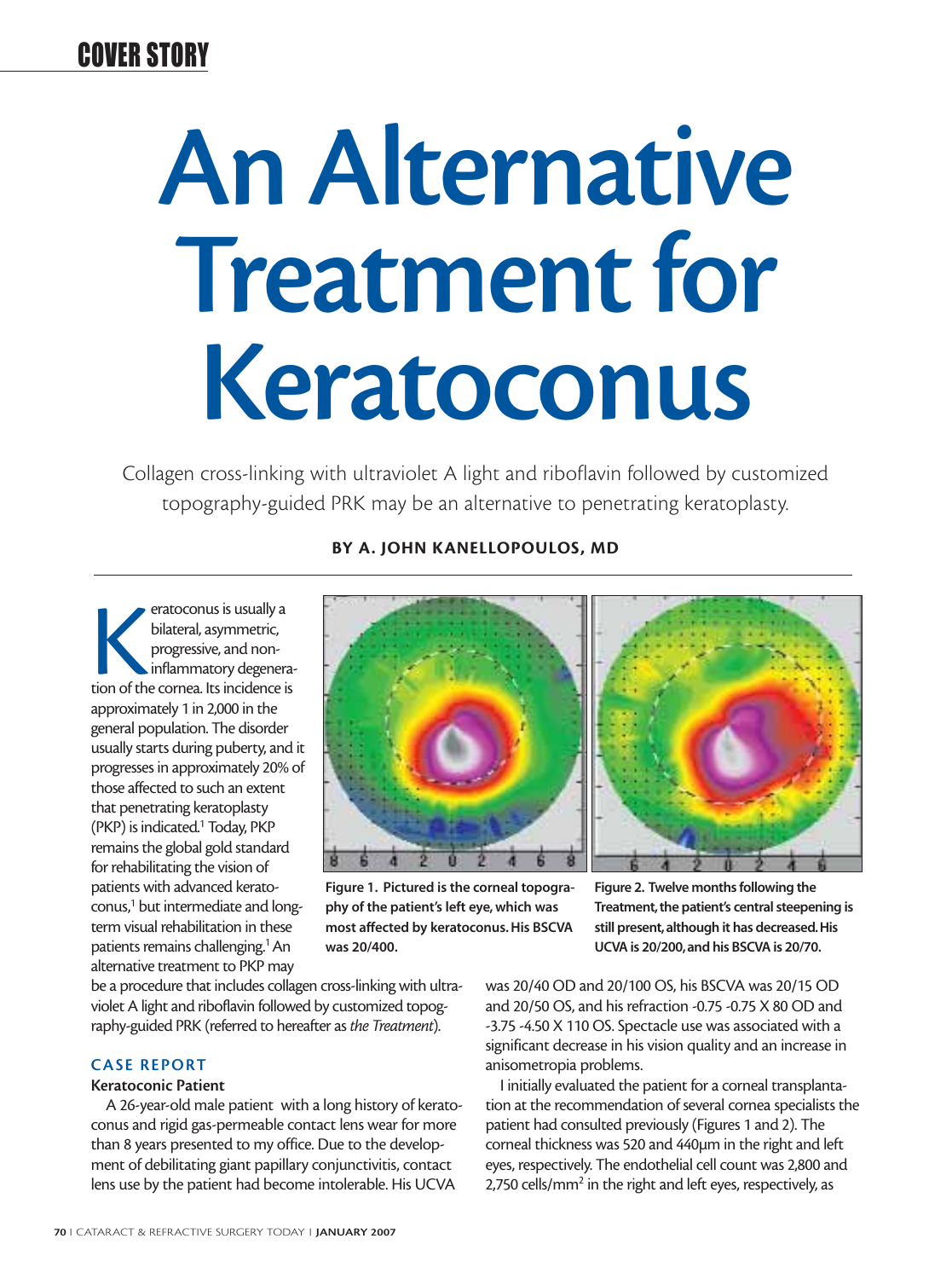## COVER STORY

measured by the Orbscan topographer (Bausch & Lomb, Rochester, NY) and ultrasound.

The patient and I spoke at length about his treatment options. I described the pros and cons of PKP1 and detailed the use of Intacs (Addition Technology Inc., Des Planes, IL) as a substitute treatment.2 I also shared my experience and that of my colleagues with the Treatment.<sup>3</sup> The patient decided to undergo the Treatment prior to considering PKP.

#### **Treatment Protocol**

The Treatment was completed in two steps. The patient first underwent collagen cross-linking to stabilize corneal ectasia. This technique is described in several laboratory and clinical studies.2,4-10

Before treating the patient, I removed his corneal epithelium via 20% ethyl alcohol solution, which remained on the corneal surface for 20 seconds.

Special emphasis should be taken preoperatively to document a patient's minimal corneal thickness because of the potentially cytotoxic effects of ultraviolet A on corneal endothelial cells. Previous experimental studies in the rabbit cornea have investigated dose-dependent cytotoxicity to the corneal endothelium. Those studies have clearly shown that the surface irradiance, according to the protoco--l described herein, may not be used in corneas thinner than 400µm (including the epithelial layer) to prevent potential endothelial damage.<sup>2</sup>

For the Treatment, I used the Keracure prototypic device (Priavision, Menlo Park, CA). It emits 370nm of ultraviolet A light and 3mV/cm<sup>2</sup> radiance through four light-emitting diodes for 30 minutes (defined by an automatic, built-in timer). The nursing staff simultaneously administered 0.1% riboflavin ophthalmic solution (Priavision) to the de-epithelialized cornea, one drop every 2 minutes, in order to "soak" the stromal bed. The



**Figure 3. Pictured is a comparative map of Figure 1 minus Figure 2 that depicts the actual improvement in corneal curvature at 12 months postoperatively.**



**Figure 4. Pictured is an estimated corneal topography ablation pattern for the laser treatment plan of the topography-guided procedure the author performed on the patient. This ablation pattern is highly irregular,with flattening of the cone's apex and steepening of the rest of the central cornea (with a deeper ablation inferiorly and right to the center that matches, through the central corneal irregularity) as in the previous figures.**

riboflavin facilitates collagen cross-linking and, importantly, protects the iris, crystalline lens, and retina from ultraviolet A radiance.

A bandage contact lens was placed onto the de-epithelialized, cross-linked cornea. The patient received ofloxacin and prednisolone acetate 1% q.i.d. for 10 days. The contact lens was removed on postoperative day 4, when the patient's cornea had completely re-epithelialized.

#### **Postoperative Results and Refractive Surgery**

The patient's UCVA and BSCVA improved to 20/80 and 20/40, respectively, with a refraction of -3.50 -4.00 X 115 at 3 months postoperatively. Based on the stability of these parameters and the corneal topography between months 1 and 12 of the Treatment, the patient and I decided to proceed with a limited topography-guided PRK in order to reduce the amount of irregular astigmatism and to facilitate visual rehabilitation (Figures 3 and 4).

At the time of refractive surgery, the patient's cornea at its thinnest point measured 450µm with pachymetry. I reduced the treatment values for myopia from -3.50D to -2.50D and from -4.00D to -3.00D for astigmatism. I decreased the treatment zone to 5.5mm from the standard 6.5mm that I use in routine PRK procedures. I performed the PRK using the 400Hz Allegretto Wave Eye-Q Excimer Laser System's

(Wavelight, Inc., Sterling, VA) topography-guided, customized T-CAT software to visually rehabilitate this patient. The T-CAT with the 400Hz Allegretto Wave Eye-Q Excimer Laser System allows for treatment zones of 5.0 to 7.0mm in 0.5-mm increments.<sup>11</sup> My goal was to remove no more than 50µm of central corneal tissue (Figure 5).

I placed 20% dilute alcohol on the corneal surface for 20 seconds to remove the epithelium, and then I performed the laser treatment. I applied a Weck-Cel sponge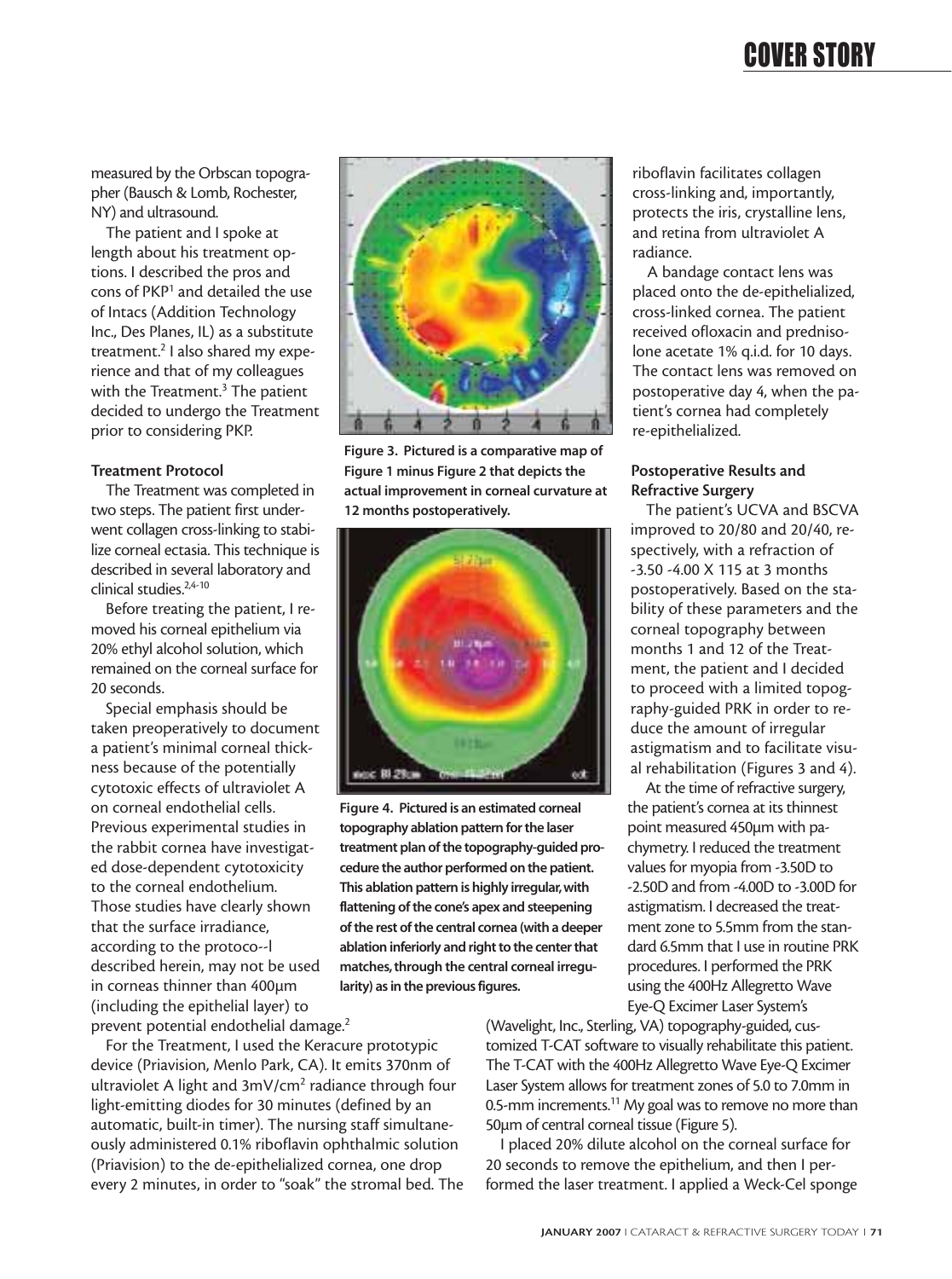# COVER STORY



**Figure 5. On corneal topography 15 months following topography-guided** PRK on the patient's left eye, the central **cornea appeared more regular and much flatter postoperatively.His BSCVA and UCVA were 20/15 and 20/20,respectively.**





tion to the ablated tissue for 30 seconds and then irrigated the tissue with 10mL of chilled balanced salt solution. Finally, I applied a bandage contact lens on the cornea.

The laser treatment must be applied with caution, because more rigid corneas (the actual effect that the cross-linking achieves) may have a different ablation depth per pulse than the untreated cornea. In this case



**Figure 7. Pictured is the topography of the patient's right untreated eye on presentation.**



**Figure 8. Pictured is the topography of the patient's untreated right eye 12 months after he received the Treatment in his fellow eye.The ectactic progression of the untreated right eye is demonstrated by comparing this topography to Figure 1.Noteworthy is that the irregular inferior steepening has drastically worsened in 12 months.**

(Medtronic Xomed Ophthalmics, Inc., Minneapolis, MN) soaked in mitomycin C 0.2% soluthe correction achieved was more than what was expected from the planned treatment , suggesting that a special nomogram is required for the ablation of a previously cross-linked cornea. In short, one should aim for less. Therefore, my recommendation would be to use 75% to 80% of the measured sphere and cylinder as a correction parameter when planning the ablation with the T-CAT software.

The patient's visual treatment was very rewarding on postoperative day 7 following the bandage contact lens' removal on day 5. One can appreciate the difference map between pre- and post-ultraviolet A, collagen cross-linked treatment (Figure 6) as well as the difference map between pre- and posttopography-guided treatment (Figures 7) and the actual ablation profile that was used for the treatment (Figure 5). The qualitative changes on the corneal surface are interesting. In both the treatment plan and the difference map (Figure 8), there is strong evidence of a deeper ablation over the steep cone. Another important factor is the attempt in the treatment plan and actual effect in the difference map of a midperipheral steepening effect of the diametrically opposite cornea to the cone's center. This effect is achieved by flattening the outer edge of the middle cornea that is to be steepened. Normalization of the cornea is achieved with the T-CAT software by (1) flattening the cone's apex by a small diameter via an eccentric PTK-like treatment, and (2) steepening the diametrically oppo-

site cornea to achieve an effect that resembles a hyperopic treatment. The advantage of a topographyguided treatment in this case is that it removes far less (almost one-third less) tissue in comparison to similar wavefront-guided treatments. This benefit is very important, especially in keratoconic patients, because there is a tremendous limitation in the amount of tissue that can be removed.

I prescribed topical ofloxacin and prednisolone acetate 1% q.i.d. for 10 days postoperatively. The patient then used prednisolone acetate 1% alone q.i.d. for 3 additional weeks and b.i.d. for the next 4 weeks. I encouraged him to protect his eyes from all natural light with sunglasses and to